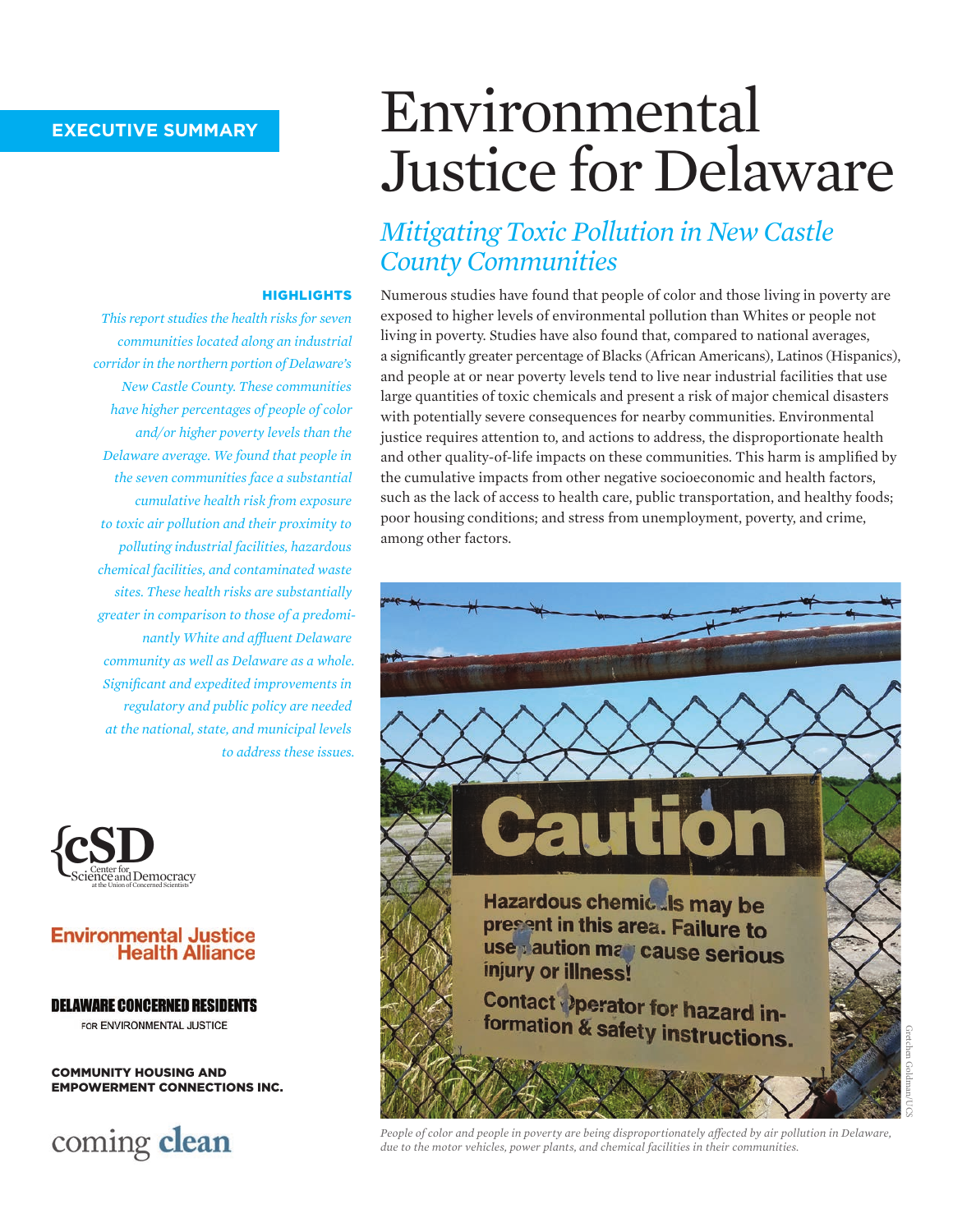#### **Proximity to Major Pollution Sources and Chemical Facilities**

This report builds on past work by using publicly available data from the Environmental Protection Agency (EPA) to examine the potential for cumulative negative impacts from health and safety risks for seven communities in Delaware. The seven communities—Belvedere, Cedar Heights, Dunleith, Marshallton, Newport, Oakmont, and Southbridge—have higher percentages of people of color and/or higher poverty levels than the Delaware average and are located along an industrial corridor in the northern portion of Delaware's New Castle County. We compared them to Greenville, a predominantly White and affluent community located outside the industrial corridor and to the population of Delaware overall. While this report focuses specifically on seven environmental justice communities, other nearby environmentally impacted communities such as Rosegate, Rose Hill, and Hamilton Park likely face similar risks to residents' health and safety.

Our analysis looked at potential cumulative impacts from the following health and safety issues for these communities (details of methodology are described in the full report):

- risk of cancer and potential for respiratory illnesses affecting residents in the seven communities that stem from toxic outdoor air pollution;
- proximity to facilities in the EPA's Risk Management Program (RMP) that use large quantities of toxic, flammable, or explosive chemicals and pose a high risk of a major chemical release or catastrophic incident;
- proximity to major polluting industrial sources that report their pollution emissions to the EPA Toxics Release Inventory (TRI); and
- proximity to contaminated hazardous waste sites listed in the EPA's Brownfield and Superfund Programs.



*At home, work, school, pray, and play, the health of community members is put at risk by chemicals and pollution released by industrial facilities.*

Dunleith and Oakmont have several brownfield sites as well as close proximity to facilities releasing significant quantities of toxic chemicals into the air. Within its boundaries or within a mile beyond them, the Southbridge community has 2 high-risk chemical facilities, 13 large pollution-emitting industrial facilities, 4 Superfund sites, and 48 brownfield sites. Southbridge is home to more than half of all brownfields in Delaware.

#### **Effects of Toxic Air Pollution on Cancer Risk and the Potential for Respiratory Illnesses**

Of the seven environmental justice communities studied, people in Marshallton face the highest cancer and respiratory health risks. Cancer and respiratory health risks there are 33 and 71 percent higher, respectively, than for the comparison community Greenville and are 28 and 55 percent higher than for Delaware overall.

## *Formaldehyde was by far the most significant chemical contributing to cancer risk, accounting for approximately one-half of the overall cancer risk in most cases.*

The communities of Dunleith, Oakmont, and Southbridge, whose residents are predominantly people of color and that have a substantial low-income population, have cancer risks 19 to 23 percent higher than for Greenville and 14 to 18 percent higher than for Delaware overall. Respiratory hazard in these three communities is 32 to 43 percent higher than for Greenville and 20 to 30 percent higher than for Delaware overall.

Cancer risks in Newport, Belvedere, and Cedar Heights, which have a substantial proportion of people of color and poverty rates above the Delaware average, are 21, 15, and 12 percent higher than for Greenville, respectively, and are 16, 10, and 7 percent higher than for Delaware overall. Respiratory hazard in Newport, Belvedere, and Cedar Heights is 44, 30, and 24 percent higher than for Greenville, respectively, and 31, 18, and 13 percent higher than for Delaware overall.

The top five chemicals that contributed the most to cancer and respiratory hazard risks were generally consistent across all communities. Formaldehyde, which in outdoor air is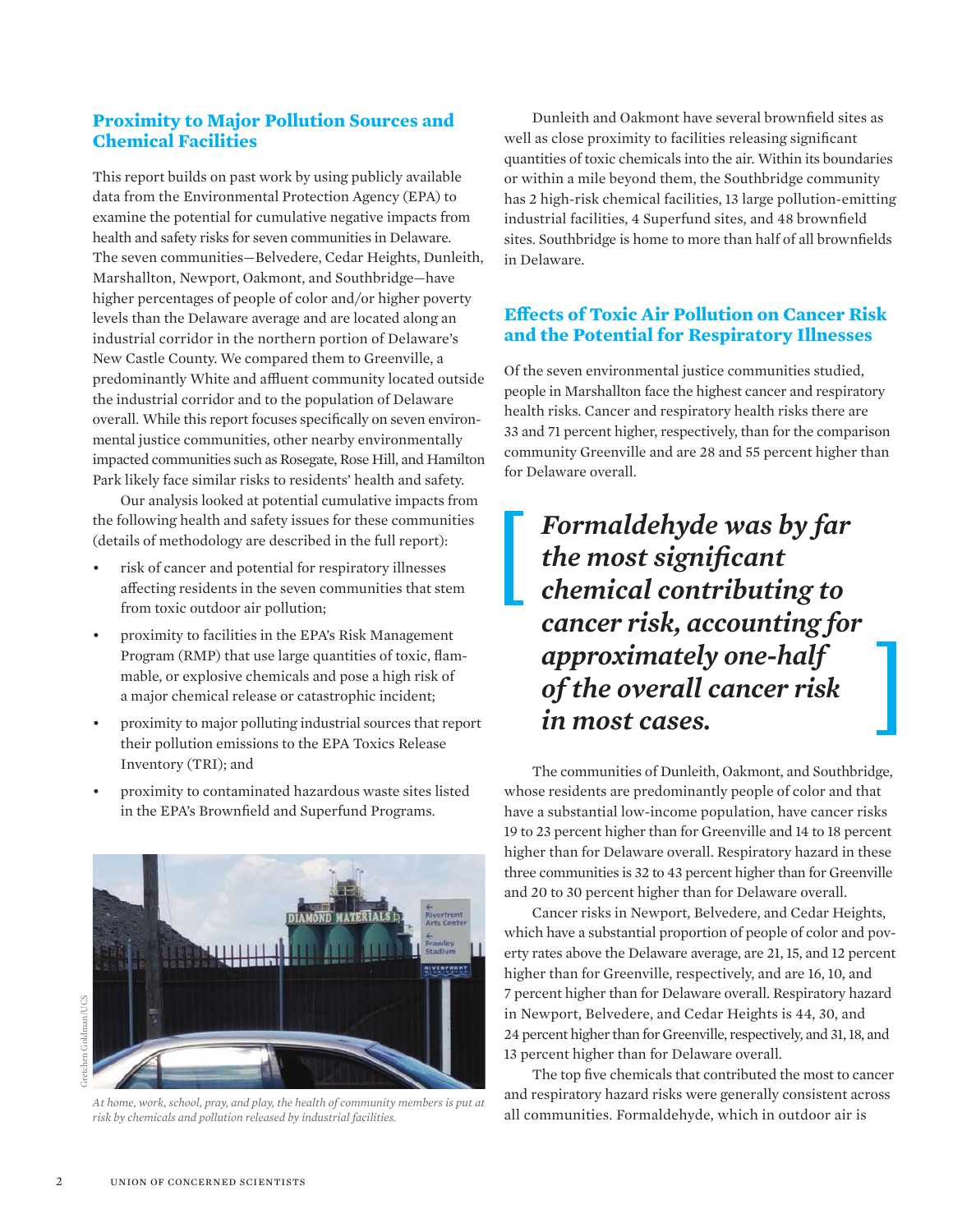Health Risks for Delaware Environmental Justice Communities Compared with the Wealthier and Predominantly White Community of Greenville and Delaware Overall

| Community            | Increase in cancer<br>risk, compared to<br>Greenville | Increase in respiratory<br>hazard, compared to<br>Greenville | Increase in cancer<br>risk, compared to<br><b>Delaware overall</b> | Increase in respiratory<br>hazard, compared to<br>Delaware overall |
|----------------------|-------------------------------------------------------|--------------------------------------------------------------|--------------------------------------------------------------------|--------------------------------------------------------------------|
| Marshallton          | 33%                                                   | 71%                                                          | 28%                                                                | 55%                                                                |
| <b>Dunleith</b>      | 19-23%                                                | $32 - 43%$                                                   | 14-18%                                                             | $20 - 30%$                                                         |
| Oakmont              | $19 - 23%$                                            | $32 - 43%$                                                   | 14-18%                                                             | 20-30%                                                             |
| Southbridge          | $19 - 23%$                                            | $32 - 43%$                                                   | 14-18%                                                             | $20 - 30%$                                                         |
| <b>Newport</b>       | 21%                                                   | 44%                                                          | 16%                                                                | 31%                                                                |
| <b>Belvedere</b>     | 15%                                                   | 30%                                                          | 10%                                                                | 18%                                                                |
| <b>Cedar Heights</b> | 12%                                                   | 24%                                                          | 7%                                                                 | 13%                                                                |

*The seven environmental justice communities studied, all located along an industrial corridor, experience much higher health risks than wealthier and predominantly White community of Greenville as well as Delaware as a whole.*

commonly emitted by gasoline-fueled cars and trucks, industrial boilers, incinerators, residential energy combustion, and manufacturing facilities that use urea formaldehyde in their processes, and is formed from the breakdown of organic outdoor air pollutants, was by far the most significant chemical contributing to the cancer risk, accounting for approximately one-half of the overall cancer risk in most cases. Although formaldehyde also contributed the most to cancer risk in Marshallton (the community with the highest cancer risk in the study), the cancer risk related to benzene, a common ingredient in gasoline and emitted by motor vehicles and oil refineries and from burning coal and oil, was about 40 to 70 percent higher than in the other environmental justice communities and more than twice that of Greenville. In addition to being classified by the EPA as a carcinogen, benzene is also a neurotoxin.

Acrolein, which is produced from the breakdown of burning gas and oil in cars and trucks as well as in power plants, contributed the majority of respiratory hazard in all the study communities, typically accounting for approximately 70 percent or more of the total respiratory hazard. As was the case with the higher cancer risk from benzene, acrolein-related respiratory hazards in Marshallton were about 25 to 50 percent higher than in the other environmental justice communities and about twice that of Greenville.

#### **Children at Risk**

Children are especially vulnerable to the effects of toxic air pollution. In addition to daily exposure to toxic pollution in the



*Air pollution exposure can lead to significant risk for developing respiratory disease and cancer. Children are especially vulnerable.*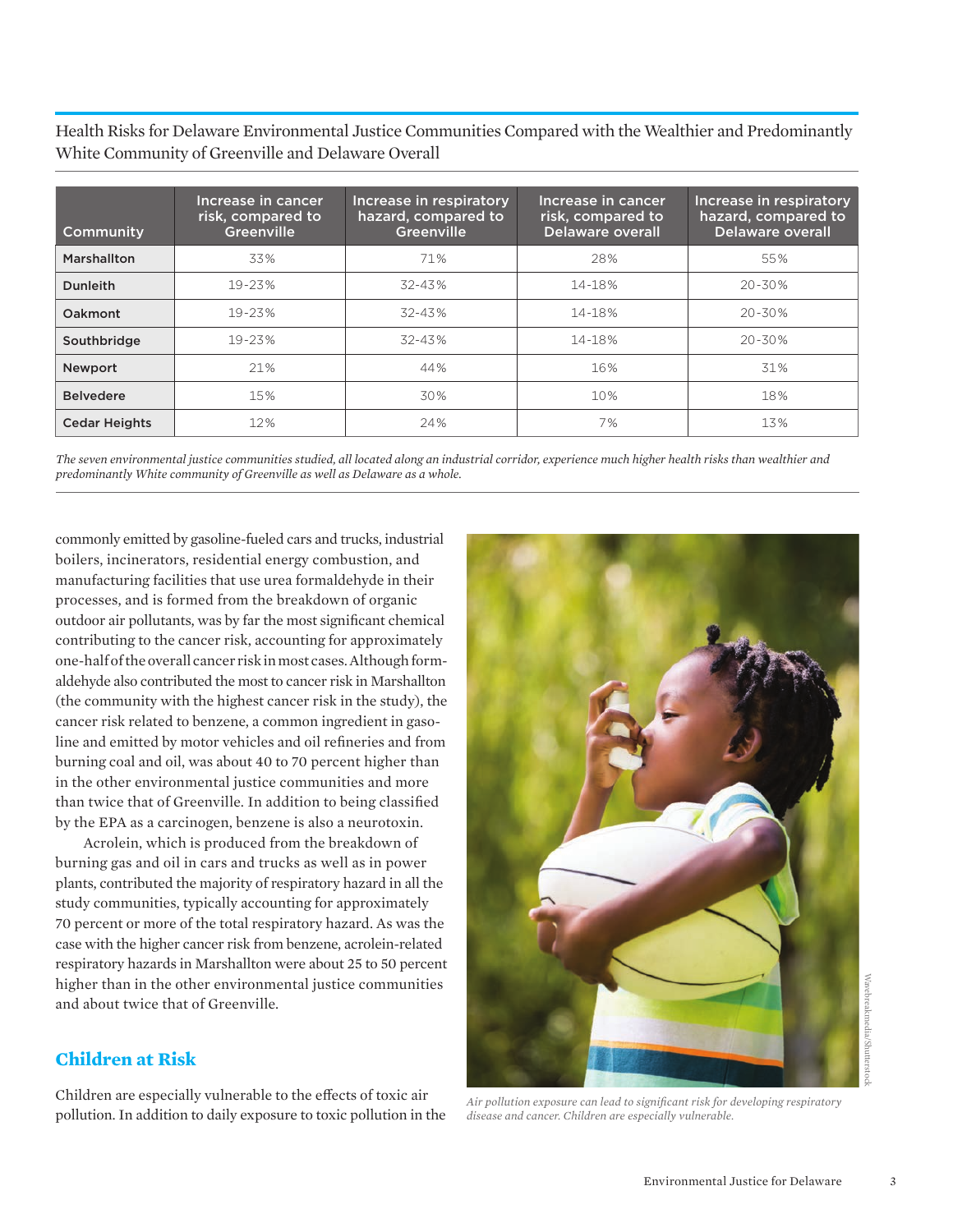air, children in these communities are at risk of being exposed to toxic chemicals accidentally released from hazardous chemical facilities in or near their communities. For example, the John G. Leach School and Harry O. Eisenberg Elementary School near Dunleith, with a total of 661 students, are located within one mile of a high-risk chemical facility.

Particularly concerning is that seven schools within one mile of Southbridge, with a total of more than 2,200 students, are in locations with substantially higher cancer risks and respiratory hazards than schools in all other communities in this study. The almost 300 elementary-school-aged students in the Kuumba Academy Charter School near Southbridge have cancer risks due to toxic air pollution that are almost three times higher, and respiratory hazards that are more than three times higher, than schools in Greenville. Students at six other schools within one mile of the Southbridge area have cancer risks that are 55 to 74 percent higher, and potential respiratory hazards that are 81 to 125 percent higher, than those at schools in Greenville.

#### **Conclusion**

People in the seven communities along the industrial corridor in the northern portion of Delaware's New Castle County face a substantial potential cumulative health risk from (1) exposure to toxic air pollution, (2) their proximity to polluting industrial facilities and hazardous chemical facilities, and (3) proximity to contaminated waste sites. These health risks are substantially greater than those of residents of a wealthier and predominantly White community in Delaware and for Delaware as a whole.

#### **Recommendations and Solutions**

The first four recommendations that follow aim to improve the safety of high-risk industrial facilities, expand communities' access to information about the acute hazards posed by nearby facilities, and improve communities' preparedness for responding to a toxic chemical release. These actions may have the additional benefit of reducing the daily load of toxic air

pollution that affects these communities. The next two recommendations address both the acute risks from chemical facility accidents as well as the risks from daily chronic exposure to toxic air pollution. The last recommendation addresses the need to reduce motor vehicle air pollution in these communities.

- 1. **Require chemical facilities to use safer chemicals and technologies.** Companies that own chemical facilities should adopt inherently safer chemicals and technologies wherever feasible, as this is the most effective way to prevent deaths, illnesses, and injuries from chemical disasters. The EPA should enforce its requirement that high-risk chemical facilities assess the use of safer processes and, further, should require that these safer alternatives be adopted wherever feasible.
- 2. **Ensure that facilities share information and their emergency response plans with nearby communities.**  Chemical facilities should provide nearby local communities with essential information on hazards posed by their operations and their planned response in the event of an unplanned release of hazardous chemicals. Communities should be included in emergency response planning and implementation. Emergency response facilities and the measures devised under these plans should be ready for operation should a chemical release occur. The EPA as well as state and local agencies should ensure that communities have access through effective and purposeful outreach to information on facility hazards and emergency planning under its Risk Management Program and have information on facility hazards submitted to states under the Emergency Planning and Community Right-to-Know Act.
- 3. **Require large chemical facilities to continuously monitor and publicly report their fenceline-area emissions and health hazards.** Nearby communities should be able to easily access information (based on validated continuous monitoring) on the toxic emissions coming from industrial facilities, along with information about the chemicals' health hazards. The EPA or state or local pollution control agencies should expand current

*People in the seven communities along the industrial corridor in Delaware's New Castle County face a substantial potential cumulative health risk from toxic pollution.*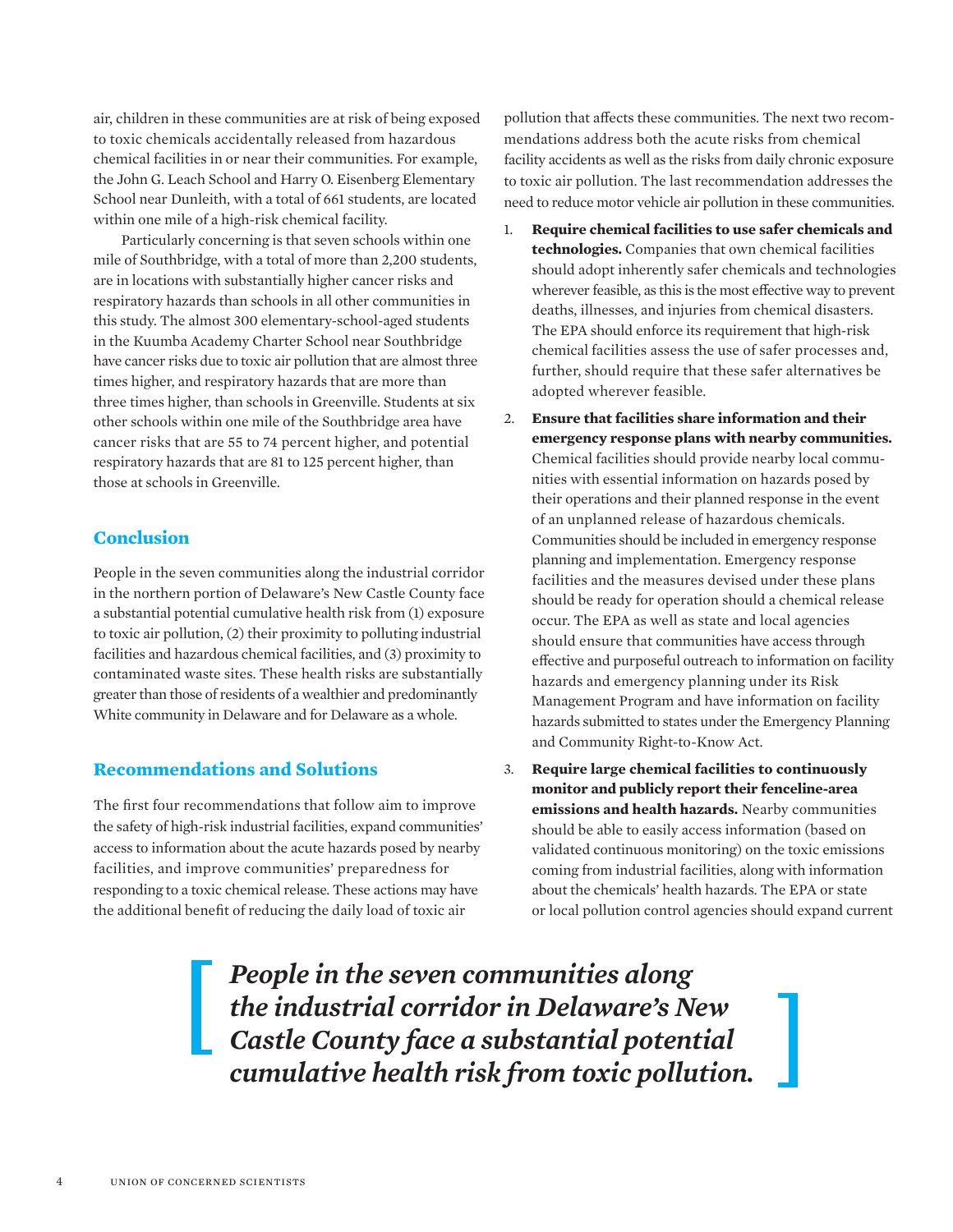

*Mobile air monitoring stations like this one from the Delaware Department of Natural Resources and Environmental Control can allow communities to obtain air pollution data from locations without permanent monitoring but where pollutant levels may be high.* 

requirements for oil refineries to monitor benzene at their fenceline by including other toxic air pollutants such as toluene and xylene, and should require fenceline monitoring at other major industrial sources.

- 4. **Prevent the construction of new or expanded chemical facilities near homes and schools and, conversely, prevent the siting of new homes and schools near dangerous chemical plants.** The siting of new chemical facilities or expansion of existing ones in close proximity to homes, schools, or playgrounds significantly increases the possibility that an incident will result in significant and serious harm. Similarly, new homes, schools, and playgrounds should not be sited near dangerous chemical plants. Municipal authorities should adopt and enforce local ordinances that require an assessment of the potential cumulative health and safety risks when siting homes, schools, and other public facilities.
- 5. **Require that publicly accessible, comprehensive healthimpact assessments and mitigation plans be conducted to evaluate the cumulative impact of hazardous chemical exposures on nearby communities.** A focus on cumulative impacts is a cornerstone of environmental justice. Environmental and public health agencies in Delaware and at the federal level should assess the potential impact of unplanned chemical releases and the cumulative impacts

## *A focus on cumulative impacts is a cornerstone of environmental justice.*

of daily air pollution exposures on the health of nearby communities, especially vulnerable populations such as the elderly, children, and people with existing health conditions, and incorporate such assessments into agency decision-making to protect public health. Delaware's Coastal Zone Act should be amended to include an environmental justice analysis. A science-based stakeholder process that includes communities and other affected stakeholders should be created before any changes to the legislation can be voted on.

6. **Strengthen the enforcement of existing environmental and workplace health and safety regulations.** Environmental and workplace safety enforcement is historically underfunded.

 Congress should increase funding to the EPA, the Occupational Safety and Health Administration, and the states for expanding inspections and improving the enforcement of environmental and workplace health and safety laws, so that problems in chemical facilities can